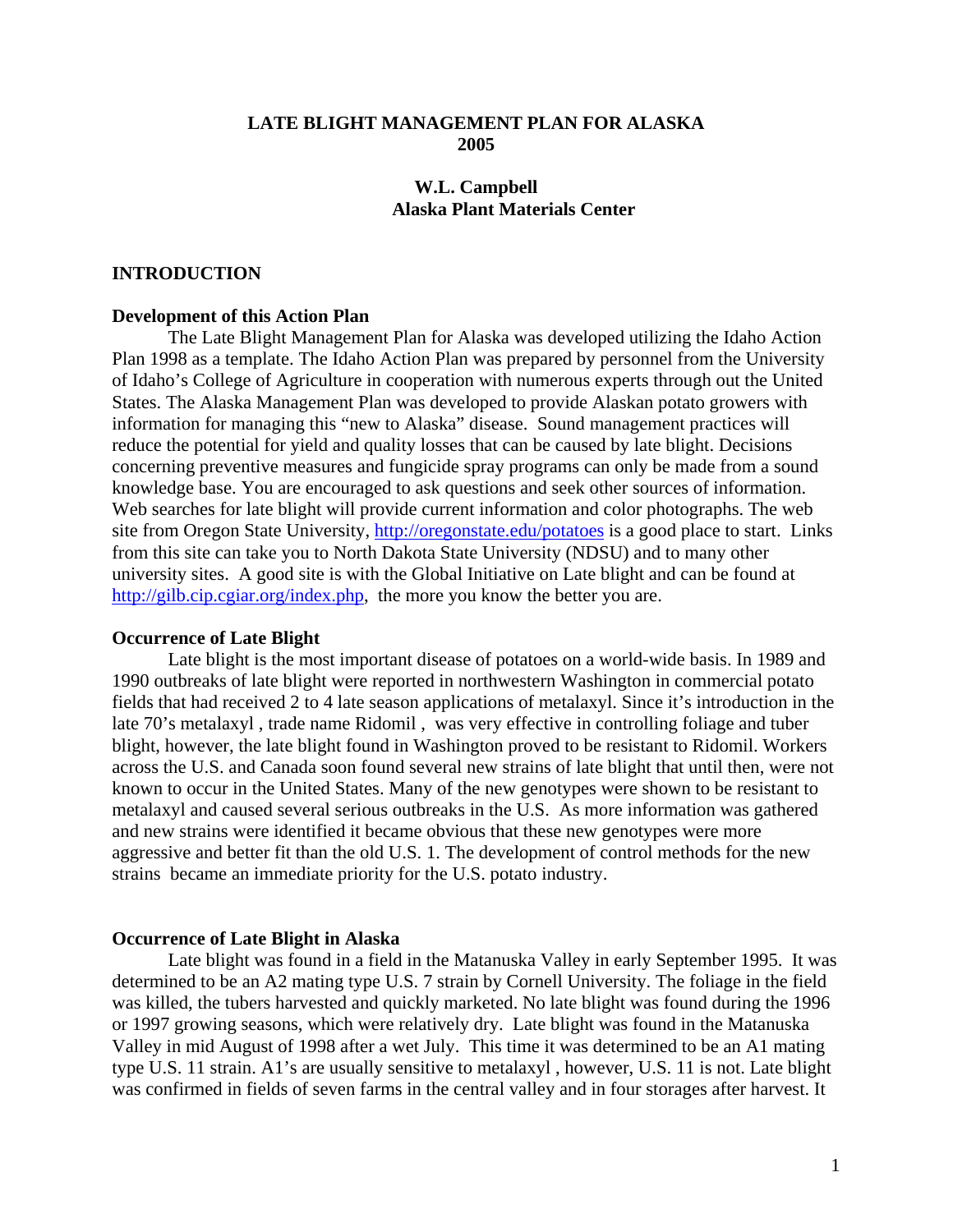was anticipated to reappear during the 1999 growing season, but somehow we escaped and late blight was not found again until August  $9<sup>th</sup>$  2005. The initiating source of the 1995 or the 1998 either late blight infection has not been determined

# **Late Blight Biology**

Wind dispersed spores long distance. Community disease, Protectant fungicides need to be on the surface of the plants leaves and stems prior to the spores landing

#### **Late Blight Dispersal**

Potatoes may be exposed to late blight during the growing season from inoculum produced by infected potatoes in cull piles, volunteer potato plants, or the disease may originate from planting infected seed tubers. Tomato plants and fruit are susceptible to and have also been identified as sources of late blight inoculum. Under the right environmental conditions, spores from infected plants can be carried in moist air for miles. If the appropriate weather conditions exist, these wind borne spores can infect healthy plants and thus continue to spread the disease. There are no chemicals that will effectively kill the metalaxyl resistant strains once they have become established in a plant. As a result it is imperative that everyone develops a "prevention attitude" towards late blight. An effective prevention program includes implementing cultural and chemical management practices that reduce the potential for occurrence, spread, and losses from late blight.

#### **CULTURAL CONTROL METHODS**

## **Prior to Planting**

Learn to recognize late blight leaf, stem, and tuber symptoms. Color photographs in extension bulletins, trade magazines, and on web sites are good sources. The ability to recognize tuber, stem and foliar symptoms will help with early detection. Responding quickly with appropriate treatment is important for controlling late blight.

Assess seed quality and grade to a tight standard (consider washing to improve visibility of defects if soft rot will not be a problem). Recent research has shown seed treatments can reduce the potential for late blight spread due to the seed cutting procedure.

#### **Understand the Environmental Conditions Favoring the Development of Late Blight**

Late blight is more likely to develop during rainy periods. In the absence of rainfall, sprinkler irrigation provides the water necessary for late blight development. Humidity and temperature greatly affects the fungus's development. Mycelial growth can occur between 35 f to 84 f. The optimum temperature is 70f. Infection can take place over a wide range of temperatures.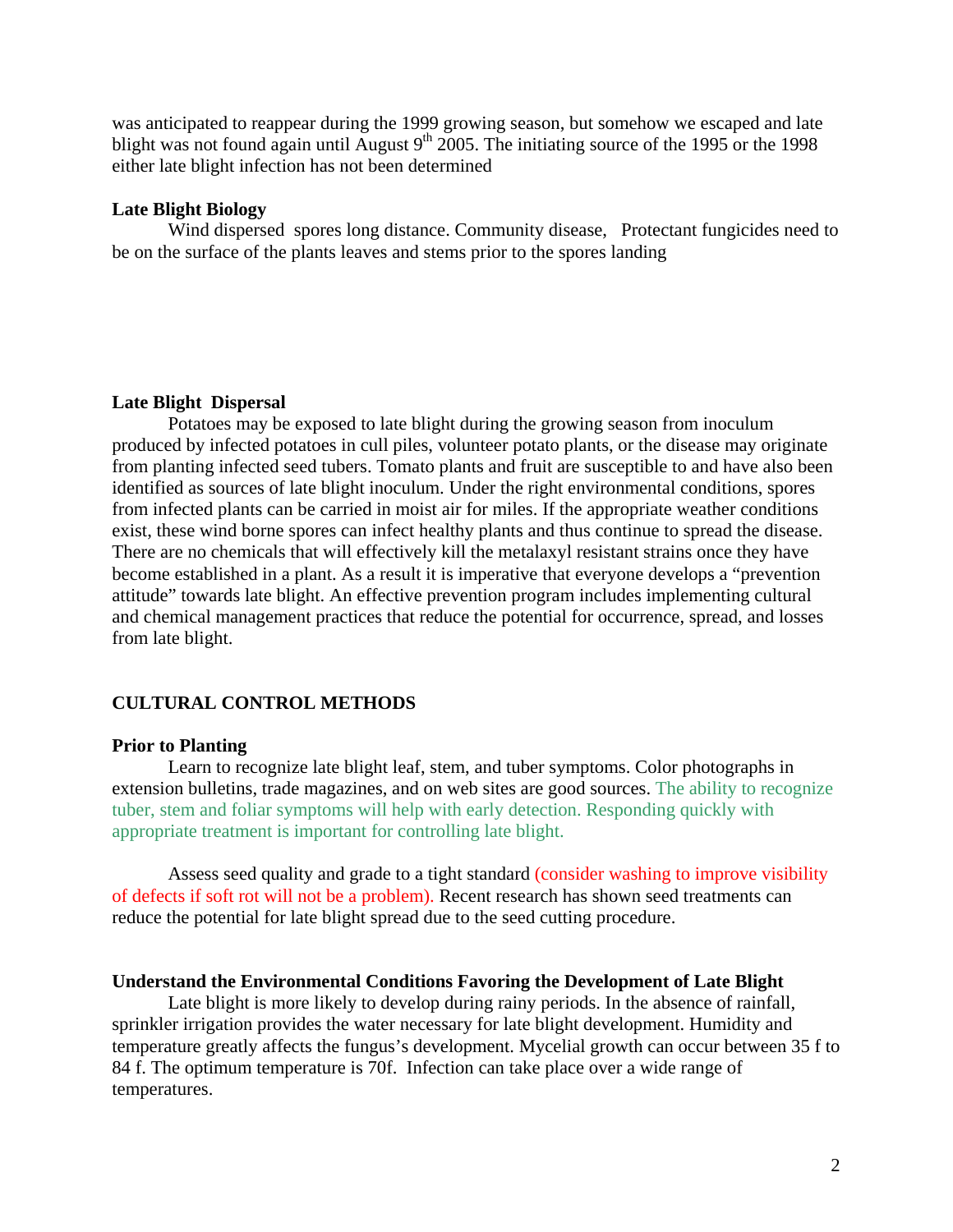Spores are readily spread by splashing rain, overhead irrigation, and wind. Humidity above 90% is essential for long distance transmission. Spore germination will only occur in the presence of free water. Periods of fog, heavy dew, or rain are perfect incubators. Rapidly repeating cycles of spore production and spread give late blight its potential to develop quickly. Spores washed from foliage and stem lesions can infect tubers in the hill before harvest. Spores falling from green vines can infect tubers during harvest.

# **Fertilizer**

Fertility plays a role in late blight management. High nitrogen levels promote rapid vine growth, which will be more difficult to keep protected with fungicides. Also green and vigorous vines are more difficult to kill with desiccants. Green vines may harbor late blight spores that can infect tubers during harvest.

# **Eliminate Sources of Inoculum**

New late blight infections are initiated by fungal spores (inoculum) produced on the surface of **living** infected plant tissue. Sources of inoculum include infected plants or tubers in cull piles, volunteer plants arising from infections from the previous year, infected seed potatoes, tomato plants, and tomato fruits.

A Quarantine to help prevent the importation of infected material was enacted against tomato seedlings and seed potatoes unless they were produced in such a manner that would minimize their potential to carry late blight.

Volunteer potatoes are common in Alaska despite the occurrence of extreme freezing temperatures. Use shallow cultivation and labeled broad leaf herbicides to suppress the growth of volunteers. Planting potatoes back to back will add to the risk of reinfection. Planting certified seed will reduce the potential for disease introduction. The occurrence of late blight in an area does not mean that seed tubers are infected. There is an increased risk, however.

### **Avoid Conditions that Favor Late Blight**

Weather conditions greatly affect the incidence and severity of late blight. Temperatures ranging between 55 and 80\*f, rain, irrigation, relative humidity 90% or higher, fog, and heavy dew favor infection. Disease progress and spore production are also enhanced. Although weather is beyond our control, field selection and careful management can help reduce the time periods favorable for disease development.

Select fields with good water drainage and air flow characteristics. Low spots and areas near windbreaks that tend to stay wet for longer periods are typical spots for initial late blight development. Free water on leaves or stems for four hours or longer is required for late blight to get started. Reduce water ponding caused by over irrigation by renozzling or making other modifications to your irrigation system and irrigation practices. Avoid planting in areas of fields where plants are at high risk for infection or where plants cannot be adequately protected with fungicides. In Idaho and other regions with pivot irrigation, it is recommended that potatoes not be planted in the area between the center and the first tower as this area remains constantly wet and is typically where late blight is first found.

Excessive nitrogen fertilization promotes rapid and heavy vine growth. A rapid growth rate exposes more non-fungicide protected tissue to infection during the time interval between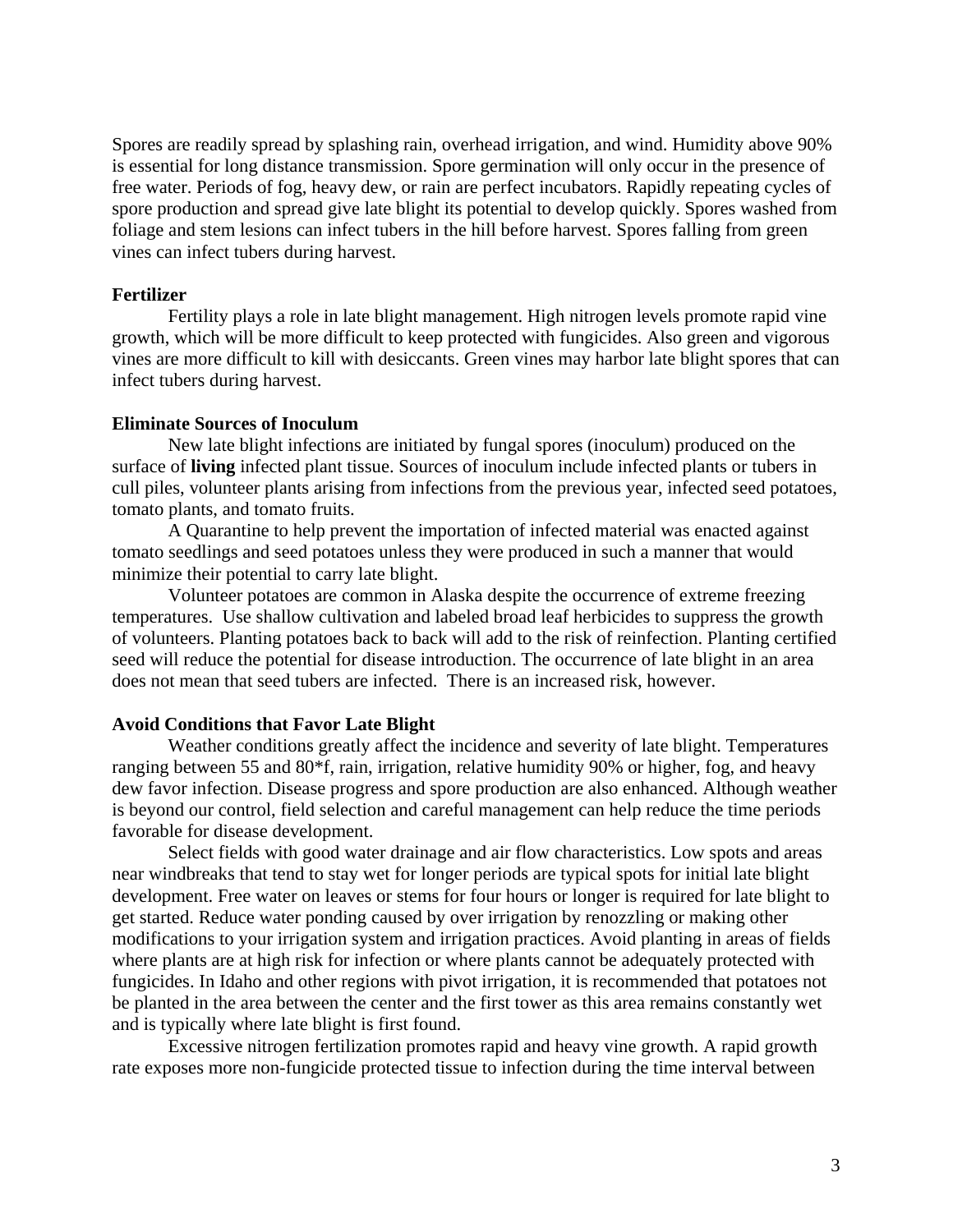fungicide applications. Heavy vine growth also extends the time period when the relative humidity within the canopy remains above 90%.

# **Varietal Susceptibility**

All currently available potato varieties are susceptible to late blight, some to a greater or lesser degree. Early maturing varieties, such as Russet Norkota, Shepody, and Frontier Russet seem to be more prone to yield losses because defoliation progress rapidly and diseased leaves are not replaced by new growth. Shepody and Ranger Russet also seem to be very susceptible to tuber infection. The table below gives a relative ranking to the foliar stage of late blight for some varieties. It is important to note that susceptibility to foliar infection does not seem to correlate to the level of tuber infection.

| <b>Susceptible</b>     | <b>Moderately Susceptible</b> | <b>Highly Susceptible</b> |
|------------------------|-------------------------------|---------------------------|
| Shepody                | <b>Ranger Russet</b>          | <b>Frontier Russet</b>    |
| Atlantic               | <b>Russet Burbank</b>         | <b>Russet Norkota</b>     |
| $AO82611-7$ (Umatilla) | Chipeta                       | Hilite                    |
|                        | Green Mountain                | Gemchip                   |
|                        |                               | Goldrush                  |

Information from Outside growing areas indicate the following:

| various noted below are being grown in Frasha $1222 - 2005$ |                          |                       |
|-------------------------------------------------------------|--------------------------|-----------------------|
| $24-3$                                                      | French Fingerling        | Norland (dark red)    |
| AK 114                                                      | Frontier                 | Peanut                |
| <b>AK Frostless</b>                                         | <b>German Butterball</b> | Peanut(BB)            |
| <b>AK Sweetheart</b>                                        | Goldrush                 | Pimpernel             |
| Alasclear                                                   | Green Mountain           | Ranger                |
| Alaska Red                                                  | Hilat                    | Red LaSoda            |
| Alaska Redeye                                               | Hilite                   | <b>Red Pontiac</b>    |
| All Blue                                                    | Huckleberry              | <b>Red Ruby</b>       |
| Allagash                                                    | Idarose                  | Reda                  |
| Andover                                                     | Iditared                 | Redsen                |
| Atlantic                                                    | Jemseg                   | Rote Eerstling        |
| Bake-King                                                   | Katahdin                 | <b>Russet Norkota</b> |
| <b>Belmont</b>                                              | Kennebec                 | Sangre                |
| CalWhite                                                    | Knik                     | Sangre 11             |
| Caribe                                                      | Krantz                   | Shepody               |
| Caribe (white)                                              | Kueka Gold               | Snowchip              |
| Chaleur                                                     | Magic Molly              | Superior              |
| <b>Cherry Red</b>                                           | Mainstay                 | Tundra                |
| Chieftain                                                   | <b>Mirton Pearl</b>      | <b>Yellow Finn</b>    |
| Denali                                                      | NorDonna                 | Yukon Gold            |
| Eramosa                                                     |                          |                       |
|                                                             |                          |                       |

The Varieties listed below are being grown in Alaska 1999- 2005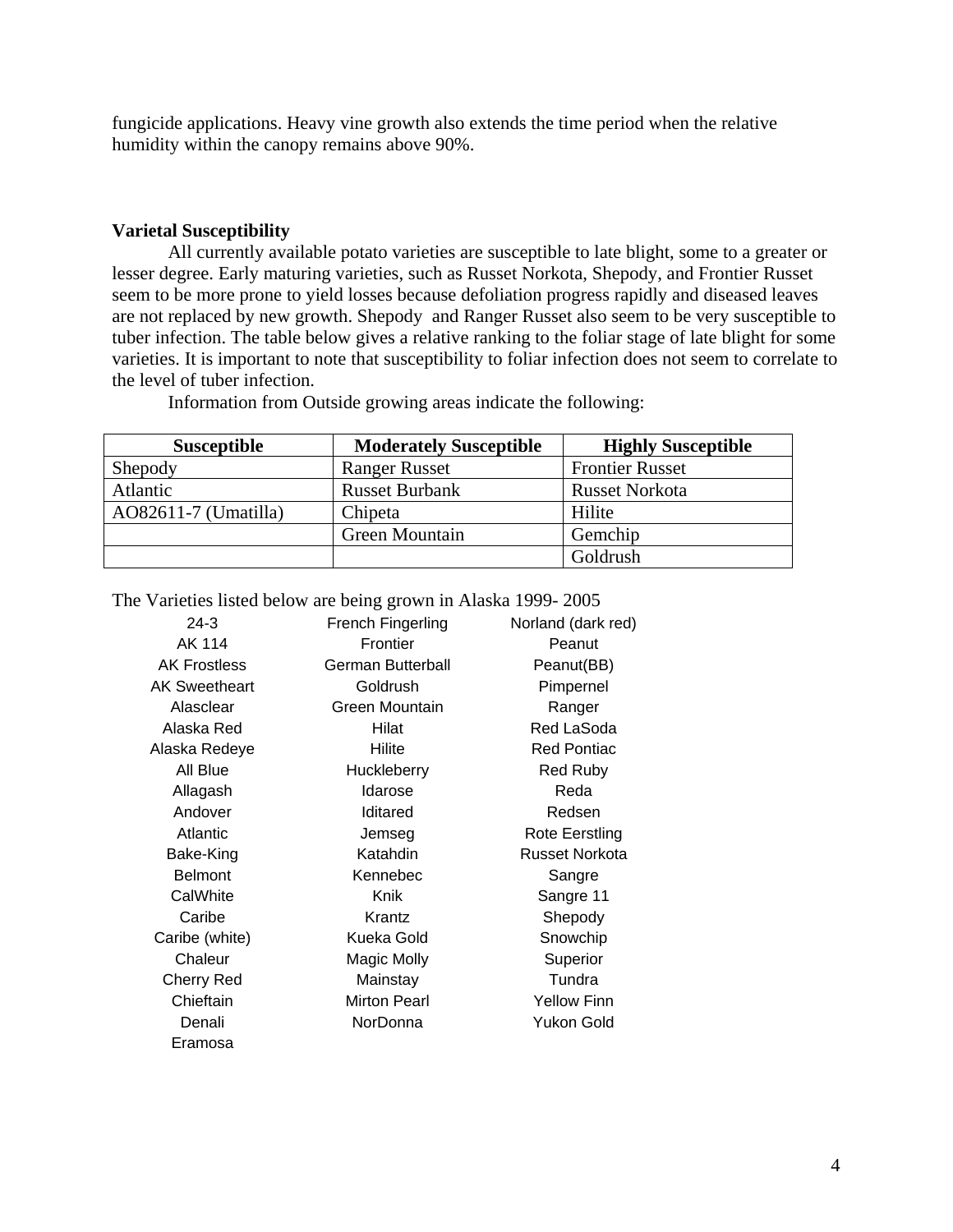# **PLANTING TIME**

Do not mix seed lots during cutting. Keep lots separate to avoid mixing clean seed with potentially infected seed and spreading the problem over a larger area. During cutting, eliminate and save suspicious tubers that show a rust brown, firm decay typical of late blight. Send suspicious tubers to a lab for positive identification.

Recent evidence indicates that late blight may spread readily from infected tubers to freshly-cut surfaces and to the sprouts of healthy seed tubers during cutting. Keep knives sharp and disinfected. Clean and disinfect all equipment between lots.

The application of fungicides to seed pieces is not a common practice in Alaska, however the dusting of seed with a labeled seed piece treatment that contains an EBDC, such as Tops MZ, may help reduce any spread caused by cutting. If possible, store seed at less than 45°F, then warm and treat just before tubers begin to sprout.

# **EARLY SEASON**

**Do not let cull potatoes accumulate**. Culls should be disposed of in an appropriate manner as a **daily** routine. Eliminating cull potatoes early in the season is critical because these potatoes could be the source of a new epidemic. Potato pieces resulting from seed cutting or culls left after loading or unloading equipment may support the production of late blight spores whether or not the pieces are sprouting. All living potato tissue can potentially harbor the fungus.

The time of year dictates the **proper method of disposing** of cull potatoes. The **daily** burial of culls is the recommended method when live potato plants are in the field. Potatoes may sprout and produce plants even when buried to depths greater than two feet. Feeding potatoes to livestock can be used as a disposal method when unintended spore release will not infect live plants. Feeding to live stock can safely be carried out from October  $1<sup>st</sup>$  until late March or April when freezing temperatures will help destroy any potatoes not eaten. At a certain point in time, not enough freeze-time will pass to be certain that the tubers will be thoroughly destroyed. Do not allow cull piles to build up at feeding areas because deep layers of potatoes may provide insulation against freezing and create a later volunteer problem within the feeding area. Monitor disposal sites to prevent volunteers.

#### **Cultivate and properly hill fields**.

Cultivating and hilling early may promote better water infiltration and reduce weed populations. Form wide and high hills to help minimize exposure of tubers to late blight spores that may be washed from infected plants. The use of a dammer-diker on sloping fields will help increase water infiltration and reduce ponding in low areas.

## **Control weeds**.

 Dry leaves are better than wet leaves. Weeds can contribute to conditions favorable to late blight by restricting air movement within the canopy. Reduced air movement will keep the humidity higher and increase the time required for leaves to dry after rain or irrigation. Also tall weeds will intercept fungicides intended to protect the crop.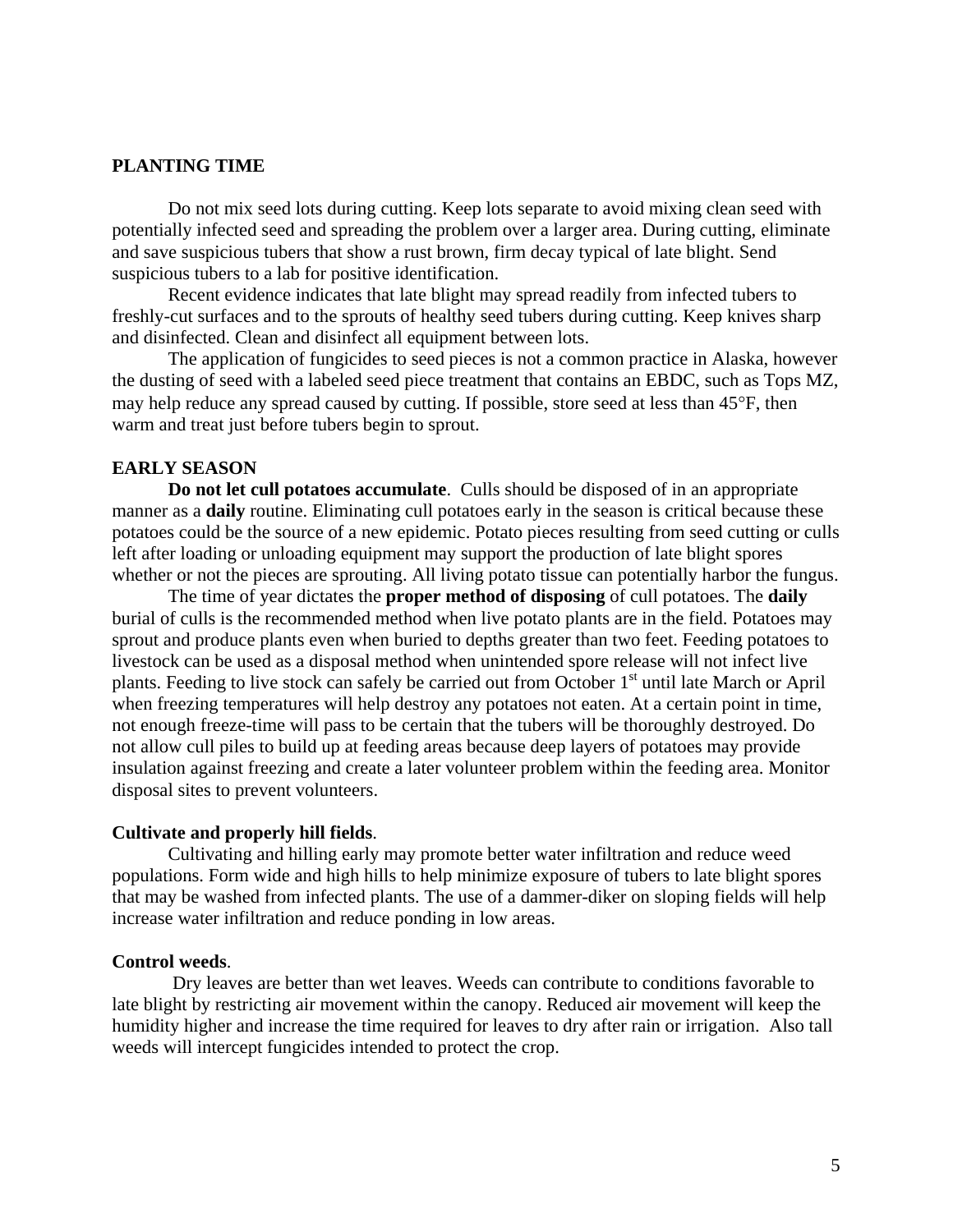# **Scout fields regularly**.

Closely monitor the growing crop and submit any suspected late blight samples for identification. WHERE Concentrate scouting in areas of fields that tend to stay wet for long periods, such as against windbreaks or low spots. Areas infected in prior years are also likely places. The windward sides of fields are usually infected first from wind borne spores. Areas that may have escaped a fungicide application are also more susceptible. Look for volunteer potatoes, especially fields that had blight the previous year. Destroy all volunteers.

#### **Forecasting**

Forecasting models that predict when late blight outbreaks may occur have been developed for many areas worldwide, some work, some don't. Temperature and relative humidity are closely correlated with late blight outbreaks. The Alaska Division of Agriculture in cooperation with other agencies are trying to put together weather monitoring stations to track conditions that favor late blight development. The data will be collected and correlated to any outbreaks of late blight in Alaska and to help develop a predictive model. Growers will be notified when environmental conditions conducive to late blight have been met.

# **MIDSEASON**

## **Irrigation Management**

Potato leaves need to stay wet for 6 to 10 hours for late blight spores to germinate and infect a plant. The longer leaves remain wet, the greater the risk for infection to occur. With this in mind, irrigation scheduling will affect the potential for late blight to infect the crop. Avoid irrigation during, or immediately after periods of cool, rainy weather. When possible, allow the plant foliage to dry completely between irrigations. Heavy, less frequent water applications may be better than light, frequent ones, but not if soil is being washed from the hills and exposing tubers or if areas of standing water are created.

With solid set or set-and–move systems, consider beginning irrigations after midnight or when leaves would normally be wet from dew. Water for less than 8 hours to prevent leaves from remaining wet for a greater length of time. Keep equipment in good repair to prevent the formation of wet areas caused by leaking gaskets.

#### **Scouting**

 Continue scouting fields, especially low spots, field borders, weedy areas, and any place where lack of air movement or shading allows leaves to remain wet for prolonged periods. Keep an eye on cull disposal sites and last years potato fields for volunteers so that measures can be taken before they become a source of inoculum.

#### **Sanitation**

 Although late blight is more likely to be spread by wind it is unwise for industry personnel to take risks. Growers may wish to supply coveralls and boots that remain on the farm for workers or visitors to wear. People entering fields may want to wear high boots that can be disinfected between fields. Dilute household bleach, mixed one part bleach to nine parts water, is an effective disinfectant.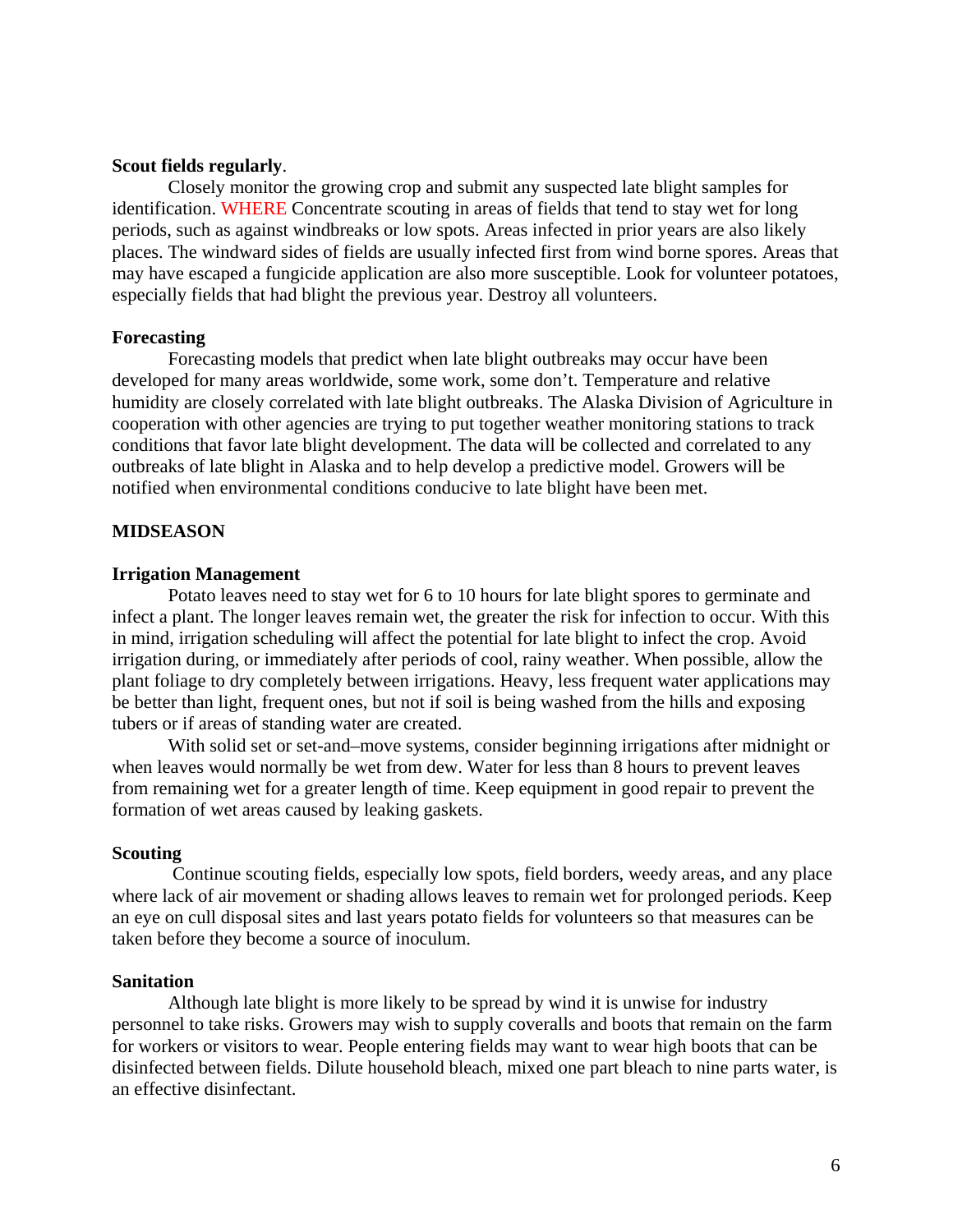### **When found destroy hot spots**.

 Current knowledge indicates that when small infestations are found it is beneficial to destroy all visibly infected plants and all plants within 25 feet. Spore production requires green plant tissue. Disking, rototilling, vine beating, burning with propane flamer, spraying a desiccant or any method that destroys the infected plants, will help reduce this source of inoculum in your field. In Alaska, desiccants can take two or longer to completely destroy the foliage. This allows continued spore production during the time it takes for the herbicide to completely kill the plants. It is therefore advised that a fungicide be applied in combination with the desiccant and that fungicide treatments continue in this area until the infected zone is dead. Mechanical destruction of the vines will stop spore production more quickly than desiccants. The area to be killed should extend at least 25 feet beyond the plants with visible symptoms. While this can be effective, remember that it requires 3 to 5 days after infection has occurred for visible lesions to show up. If conditions were favorable for disease spread during these 3 to 5 days, killing an infected area after symptoms appeared may not have been done soon enough to prevent further spread. Mark infected areas so they can be found later to inspect for tuber infection prior to harvest. Marking the zone with flags or better yet, spray paint, will help in finding these areas later in the season.

#### **Weather**

Watch the weather. It will hurt when it pours rain an hour after several hundred dollars of fungicide was just applied. Juggling irrigation, cultivation, hilling, and spraying, rain and wind guessing will be difficult. Remember fungicides need to be applied prior to spore showers, but waiting until after a rain to spray may be too late.

#### **LATE SEASON**

# **Avoid excessive irrigation**

 Compacting or washing soil from the hills exposes tubers to late blight spores and sunlight. Potato tubers can become infected when spores are washed from infected foliage and contact tubers that are exposed on the surface. Spores may swim short distances through the soil or be carried in the soil water solution via cracks in the soil and infect underground tubers. Excessive rain, as we saw in 2005, can wash spores through the soil to contact tubers.

#### **Scout fields**.

 Continue scouting on a weekly basis to locate any hot spots that may develop. Infected areas should be flagged so they can be thoroughly examined prior to harvest. These areas are extremely important because even small levels of foliar infection can lead to a significant amount of tuber infection if green vines are present during harvest. Hot spots should be evaluated for tuber rot prior to harvest.

#### **Prevent volunteers**.

Preharvest sprout suppressants must be applied at least two weeks prior to vine kill while vines are green and actively growing and. Malic hydrazide (Royal MH030, Super Sprout Stop) has been reported to provide 70 to 80% control of next years volunteers when applied at the full label rate. **Malic hydrazide should not be applied to seed potatoes**. Malic hydrazide can cause some foliar and tuber injury if overlapping occurs or if applications are made to stressed crops.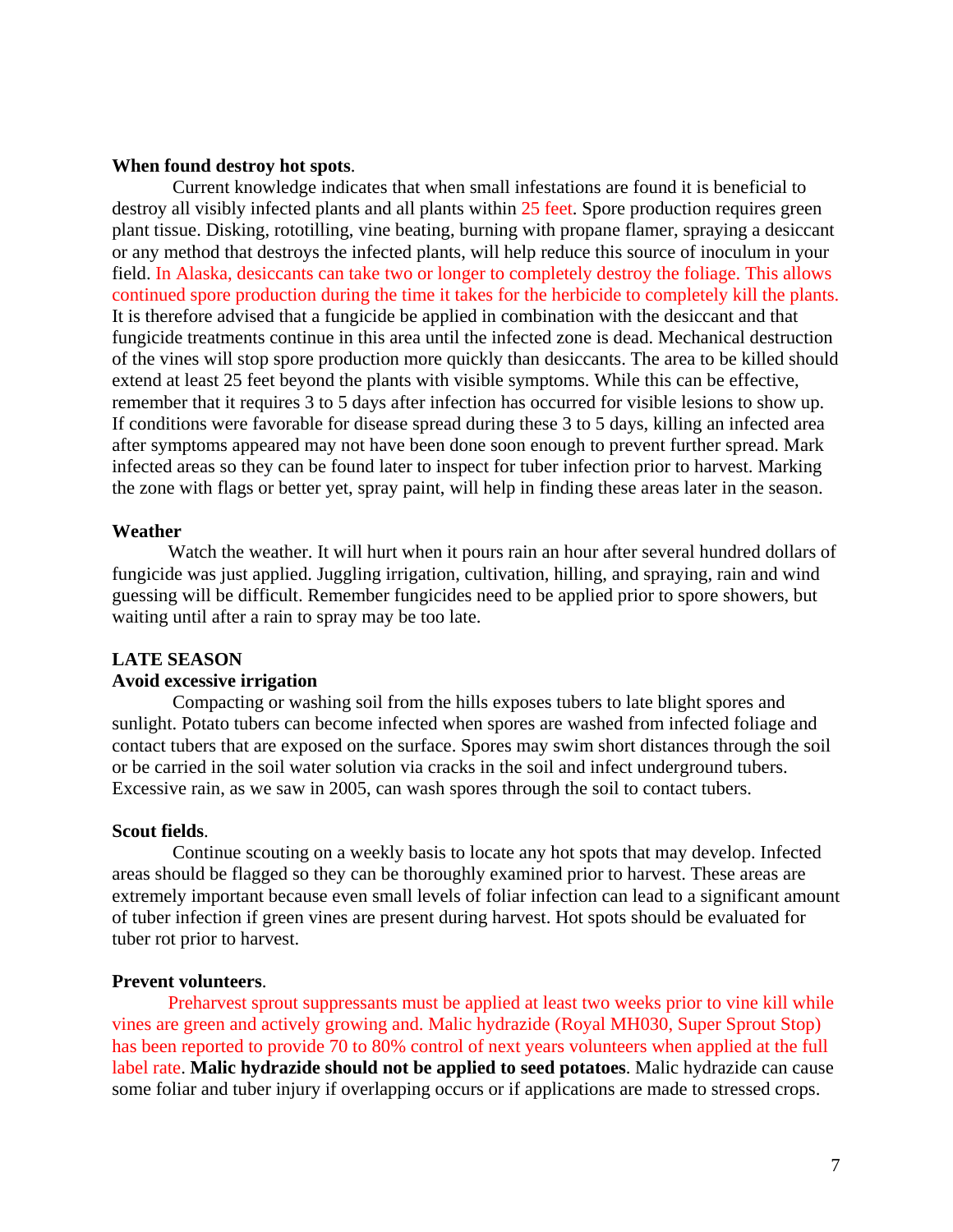### **Kill vines completely**.

 Late blight cannot survive and produce spores without green foliage or stem tissue. During harvest of fields where late blight was found, any green vines mixed with tubers, may lead to tuber infections that become evident only later in storage. Kill vines 2 to 3 weeks prior to the anticipated harvest date. Continue fungicide applications until all vines are completely dead. This will minimize the chances for infections to occur during harvest, and may allow infected tubers to rot in the field. Mechanical or chemical vine destruction methods may be used. No data are available that suggests that one method is better than another as long as vines are completely dead. Vine rolling may help to get the desiccant to the lower portion of the stem and expose the soil and lower canopy to drying if vines are very large. Rolling seals soil cracks and may reduce the potential for tuber infection. Vine kill chemicals (Diquat, EnQuik) work best in warm, sunny weather. Our cool, cloudy weather at harvest typically slows down the action of chemical desiccants. Green vines have been observed in fields where desiccants have been applied three weeks after application. Perhaps the addition of acidifiers would help, but without local trials one can only speculate.

 Frost usually does not completely kill all the vines, unless the temperature stays down for several days. Growers should not rely on frost for adequate vine kill.

Mechanical vine destruction with a flail or vine beater can eliminate green tissue within a few days.

# **HARVEST AND STORAGE**

#### **Harvest carefully**.

Avoid harvesting during wet conditions and before skins are set to minimize skinning, cuts, and bruises. These types of harvest damage provide ideal entry sites for late blight as well as other pathogens. Although late blight does not need a wound to gain entry to tubers, cut, skinned, and shatter-bruised tubers are more likely to become infected. Damaged areas on tubers that remain wet for an extended time period provide pathogens a better opportunity to become established. Remember, late blight is a water mold and needs 6 to 10 hours of continuous moisture to infect a plant or tuber.

**Hot spots** that were identified during the growing season are now very important. A thorough inspection of these areas will help identify harvest priority. A value judgement will need to be made to determine if, in fact, harvesting should occur. It is strongly suggested that tubers from hot spots be harvested and stored separately. Mixing infected tubers into the whole pile is not a good idea because of the potential for creating numerous infection sites. Tubers from heavily infected areas, if harvested, should be stored where they can be closely monitored and moved out if breakdown occurs.

**Identify the level of tuber infection**. Sort tubers coming into the storage during harvest, removing as many infected tubers as possible and disposing of culls properly. Remove vines, loose soil, and anything else that may interfere with air distribution in the pile. Identifying infected tubers can be difficult, especially if they are covered with soil. Periodically, take samples. Wash the tubers and examine them closely.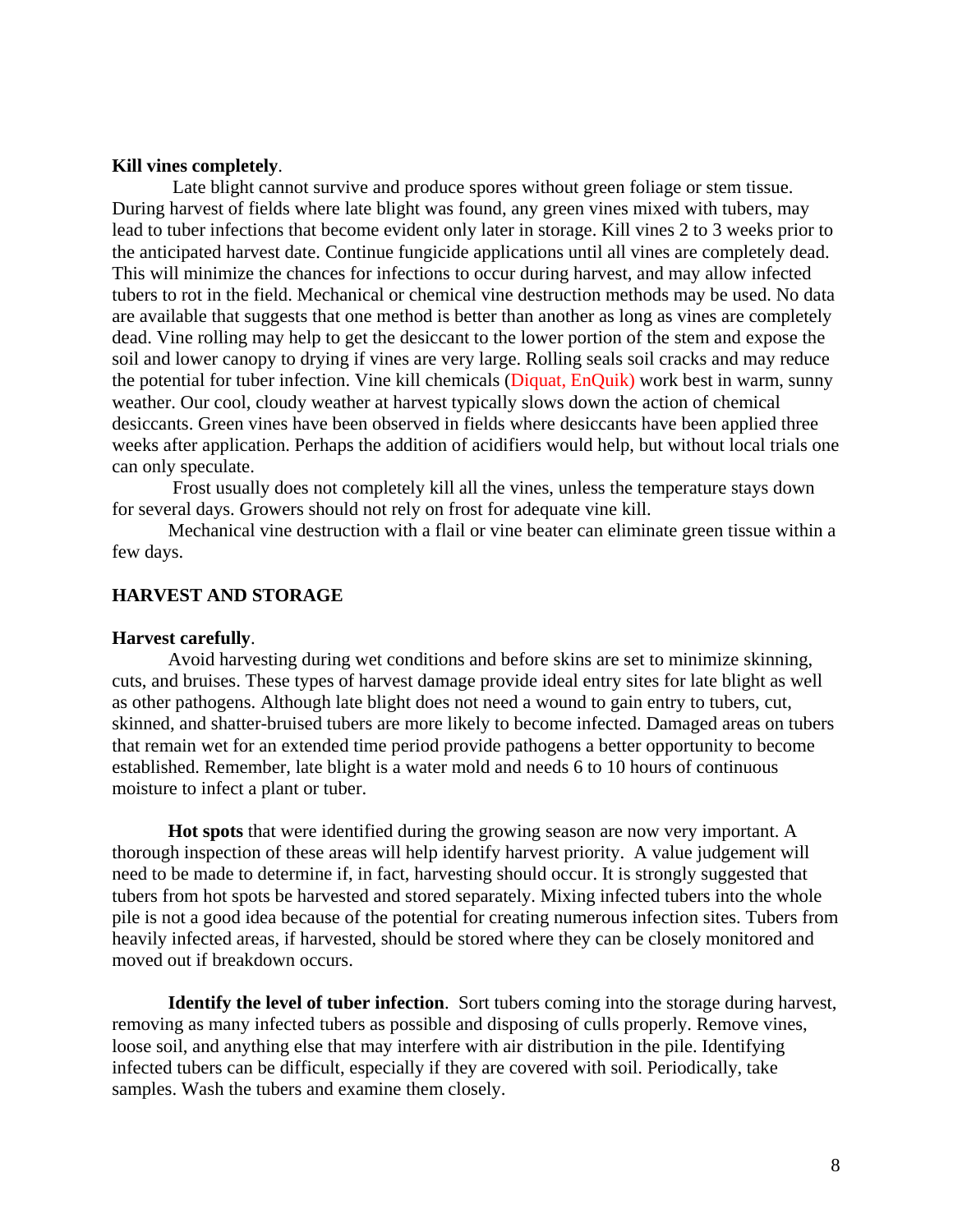# **Decision time**.

Potato lots with more than 5% late blight infection are considered difficult if not impossible to store even in cellars with good ventilation systems. Lots with up to 2% late blight are considered manageable at least for the short run. Storage under normal chip-stock conditions, 50-55\*f and 90-95% RH, will not work as these are also ideal conditions for further disease development. The ability to provide high volumes of air through the pile is critical during the early storage period. Diseased tubers should be cooled to as low a temperature as is practical, preferably 38-40\*f, as soon as possible after harvest. High volumes of air pushed through the pile must be maintained until the pile is dry. Keep the relative humidity below 85% to dry out the infection spots. Problems should become apparent within 4 to 6 weeks. Be alert for an ammonialike odor and wet spots. The shrinkage loss and energy cost caused by pushing large volumes of low humidity air should be considered.

#### **Minimize volunteers**.

Tubers left in the field are potential volunteers, and if infected, may contribute to next year's problems. The number of small tubers left in the field can be reduced by using narrower pitch chain on the harvester. This may also increase the soil load in the harvester, and the soil must be removed before placing the potatoes in storage. Use a collector bin on the trash chain to gather discarded tubers so that they do not drop back in the field. If fall field work is required use shallow tillage practices that tend to leave tubers near the surface where they are more likely to freeze.

# **CHEMICAL CONTROL**

# **Types of Fungicides**

#### **Understand the mode of action of fungicides**.

Fungicides are classified as either "protectant" or "systemic". A **protectant** fungicide provides protection when a coating of fungicide is applied to the plant surface **before** the plant is exposed to the pathogen. Protectants do not enter the plant. Examples of protectant fungicides include chlorothalonil (Bravo, Terranil), EBDC compounds (Maneb, Dithane, Polyram, Penncozeb, Manzate) and Copper ( Kocide, Nu Cop). **Systemic** fungicides penetrate and move within the plant. This mode of action provides protection to plant cells that are some distance from the initial site of contact with the fungicide. Metalaxyl (Ridomil), a chemical that is effective against some races of late blight, moves downward in the plant and confers protection to plant cells below the site of deposition. The new systemic chemicals, Curzate, Acrobat, and Tatto, are more limited in their movement. They move laterally or upwards only short distances. Chemicals with this limited type of movement are referred to as "local systemics" with "translaminar" movement.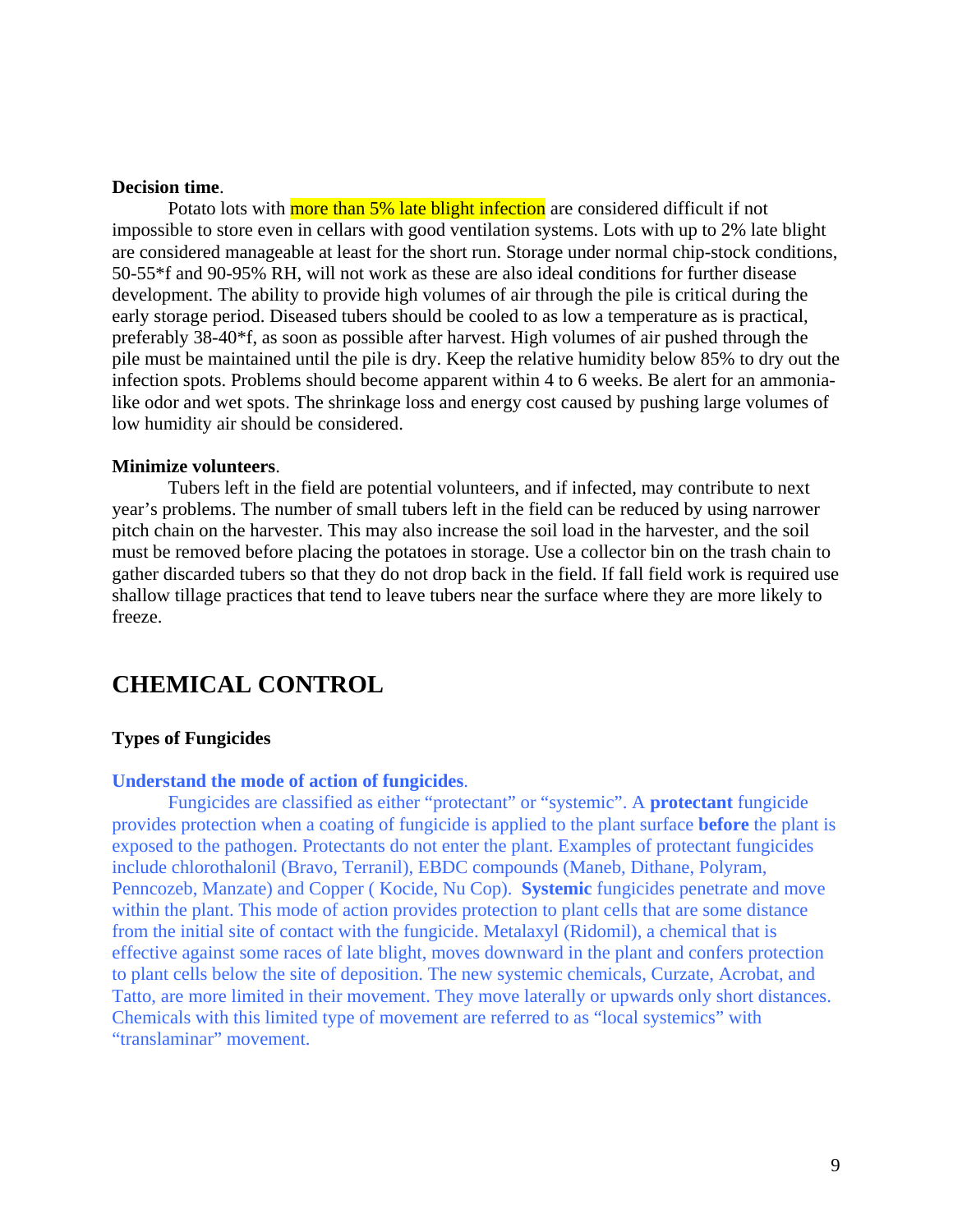# **Selecting Fungicides**

Included in this bulletin is a list of fungicides labeled for use on potatoes for controlling late blight. The fungicides are listed by a chemical name, then by their trade name. The fungicide selected is not as important as proper timing and accurate placement of the fungicide on the crop. **Remember there is a maximum seasonal total amount of chemical that can be applied for compounds that have the same active ingrediant.**

# **Protectant fungicides**

Protectant fungicides **must** be applied with a frequency that ensures coverage of new growth **before** it is attacked. Potato plants can produce 6 to 10 inches of new vine growth a week during early July. Keeping this new growth protected will be a challenge.

Carefully read and follow label directions. **Several of the fungicides labeled for use have maximum amounts that can be applied per year**. Alternating fungicide classes is a good practice and may be necessary if these maximum limits are being approached.

# **Factors to consider**

To ensure thorough and complete coverage, a necessity for controlling late blight, fungicides may need to be applied up to two weeks prior to potatoes being exposed to late blight spores.

The irrigation method, application frequency, and amount of water applied all influence fungicide redistribution within the canopy. Timing fungicide application and irrigation schedules will require planning

Fungicides can be applied by ground rigs, irrigation systems (chemigation), or airplanes. Air application requires a permit in Alaska. The permit will require a minimum of 120 days to obtain.

Field location, size, shape, and contour will affect application efficiency. The distance to water for refilling and keeping the spray boom out of the dirt when traveling through swales are only a few of the troubles encountered.

The availability of equipment needs to be evaluated. A successful late blight management program, and this cannot be overemphasized, **must** include having the fungicide applied to the crop **before** late blight is seen in the field. We are a long way from replacement parts. What type of sprayer, how many nozzles and inline screens, what personal protective equipment is required? The list will be long.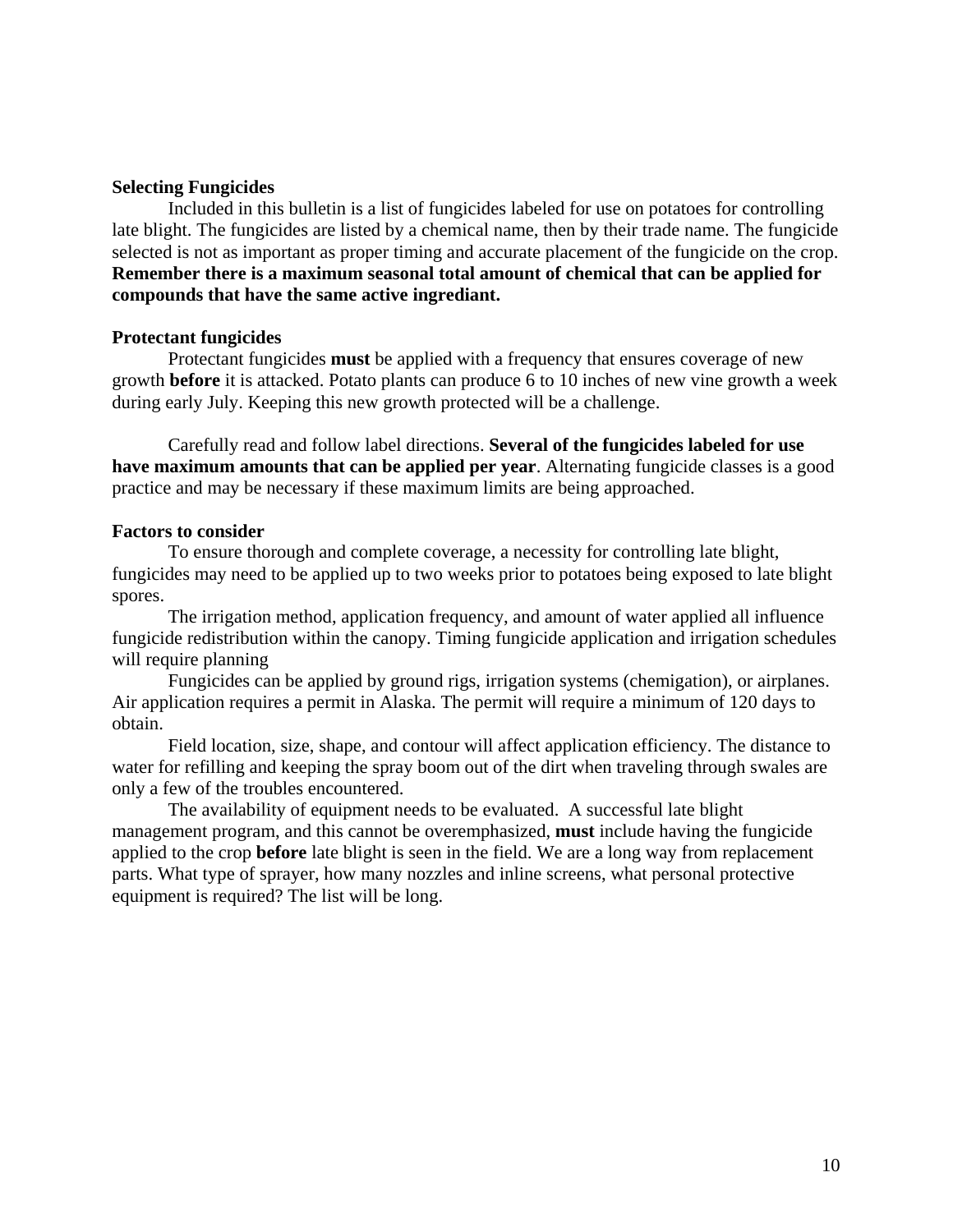# **Application methods**

There has been considerable discussion about the superiority of ground application compared to air or sprinkler application in providing fungicide coverage of the entire canopy. Each method has its advantages and disadvantages. Regardless of the method used, planning and management are required to ensure the best results. Using the best sprayer will allow late blight to develop if nozzles are plugged or strips are skipped between applications.

**Ground application** is a very effective because the water volumes and pressures used provide good leaf coverage and penetration of the fungicide into the canopy. Research at the University of Wisconsin found that hollow cone and extended range flat fan nozzles were superior to flood jet nozzles.

Recalibrate the sprayer often, and replace nozzles that are under or over applying by more than 10%. Raise the boom height as the crop grows to maintain the proper overlap in the spray pattern.

The main disadvantage of ground application is the amount of time required to apply the sprays. Moving irrigation equipment out of the way is another. Multiple trips through the field with a ground sprayer will increase soil compaction, especially on heavy soils. The University of Idaho documented a 1to 3% reduction in yield due to sprayer traffic in two fields in the Treasure Valley

**Sprinkler application** uses existing equipment to apply fungicides. The addition of an injector pump and a back flow preventer to the irrigation system and you are ready to go. The down side is that this method tends to deposit lower levels of fungicide within the canopy. The uniformity of fungicide application depends on the uniformity of water distribution. A thorough understanding of the system is important. Fungicides should be used at their highest labeled rates to ensure an effective concentration remains on the leaves. For solid set or wheel move systems the fungicide should be injected during the last 15 minutes of the irrigation set. Make sure the fungicide has been flushed out of the end nozzles before shutting the system down. The main disadvantage of center pivots is the huge volume of water applied with the chemical. Some systems allow a fast rate of travel that will decrease the amount of water.

# **WHEN TO APPLY FUNGICIDES**

#### **Initial applications**

The central Matanuska Valley was exposed to late blight during the 1998 growing season. It is believed that a single source was responsible for initiating the outbreak that infected at least seven farms in the central valley. Tubers infected with late blight have been found in four commercial storages in the Matanuska Valley during the fall of 1998. Growers will make a concerted effort to prevent infected tubers from reinitiating another disease outbreak in 1999, but it is practical to assume that not all inoculum sources will be eradicated and steps to protect subsequent crops are required. If multiple sites produce inoculum in 1999, the potential exists for an earlier and more severe outbreak than that which occurred in 1998. Applying protectant fungicides before the first spores are released is required for good control.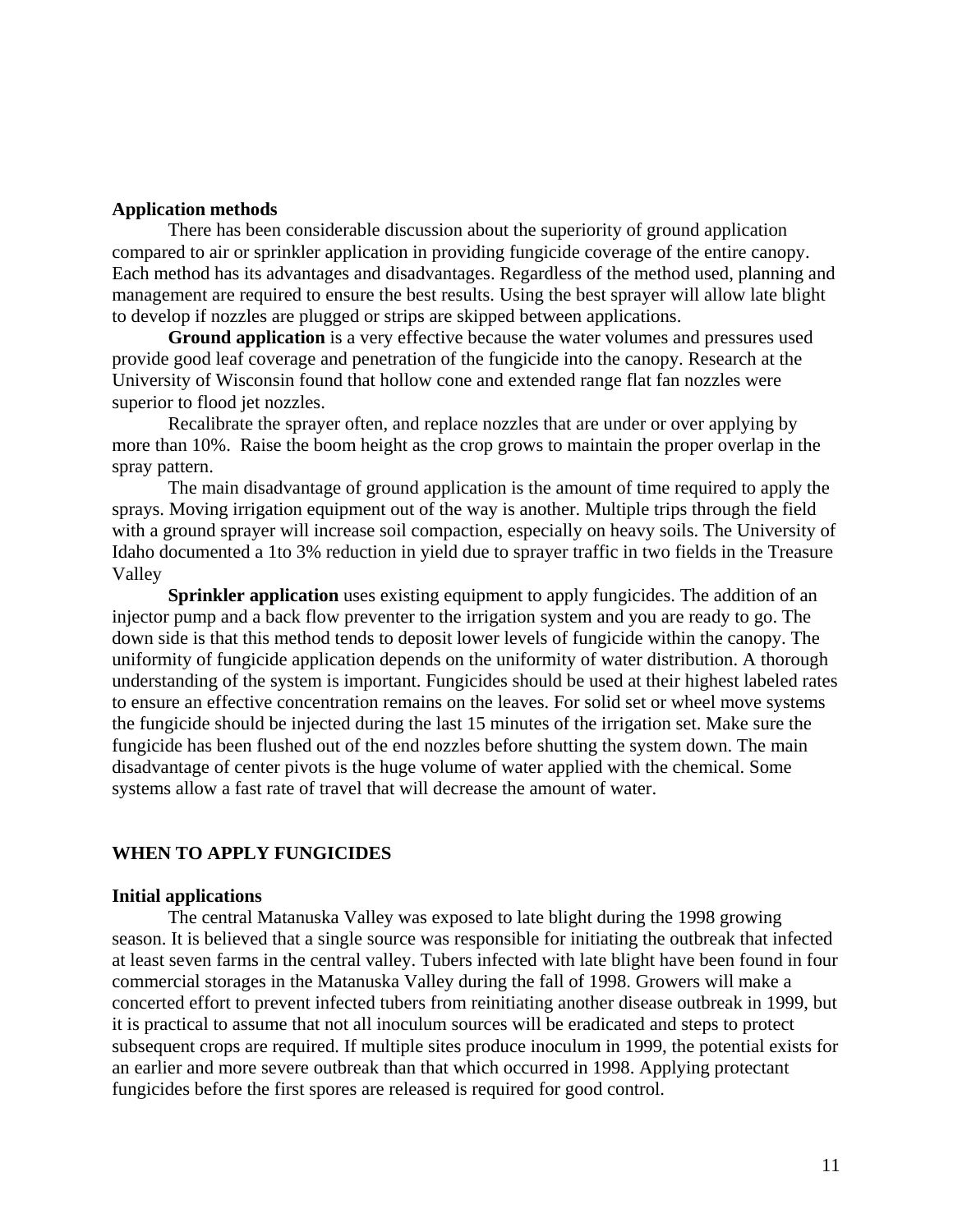It is vital to stay ahead of the fungus with a protectant spray program. Protectant fungicides must be applied at intervals that maintain coverage on new leaves, especially when the environmental conditions are conducive for late blight. Potato vines grow rapidly during the early part of the season. The vines of the variety Green Mountain were observed to grow 10 inches during a one week period of early July.

Suggestions for when to begin spraying vary according to the late blight potential. When blight pressure is expected to be high and occur early, protecting the crop should also begin early when the plants are 6 to 8 inches tall. These early applications help protect the stem and lower canopy after the vines close. Once vines close, conditions within the canopy become favorable for infection to occur. Early applications are recommended, especially for 1999, since the potential exists for multiple sources of late blight. Irrigated fields are more prone to late blight because growth is more rapid and leaves stay wet for longer periods. All areas in the Matanuska Valley must be considered at risk any time the environmental conditions become favorable for late blight. In any event the first spray should be made before the rows close to insure that some protectant is on the lower canopy. Preventive measures are very important when dealing with late blight.

If late blight is, or has been found, in a lot being used as planting stock, spraying should begin early to protect the crop. Rigorously scout for late blight. Early detection is critical to maintain control. Wind borne innoculum will require the correct weather conditions to travel and become established in a distant field. Dry weather will help contain blight pockets.

Pay extra attention if the weather is rainy or if the humidity has been high because of irrigation, fog, or dew. Problems will start sooner if the weather is rainy. Preventing blight from becoming established in a field is very important because rescuing a field can be very hard. There are no curative fungicides that will effectively stop a late blight epidemic. If blight is found, every effort should be made to eradicate it immediately. The sooner the infected plants are destroyed fewer spores are released. Infected plants in a small area can be rogued and placed in plastic bags for removal from the field. Plants within a ten foot area of the infected plant should also be destroyed as it can take four or five days after infection has occurred for symptoms to appear. Burn or bury these plants. If hand pulling and bagging is impractical then other means to destroy plants in the infected area should be taken. Other means include flaming, spraying a desiccant or disking. Remember that live plant tissue is required for late blight to produce spores, so the quicker the plants are dead the better.

#### **Low risk conditions**

Under low risk conditions, effective control can be maintained by spraying at 7 to 10 day intervals. If blight is reported in your area, spraying should continue at no more than 7 day intervals. Some of the EBDC compounds (Dithane, Penncozeb, Maneb) can be applied on 5 day intervals. Consult product label.